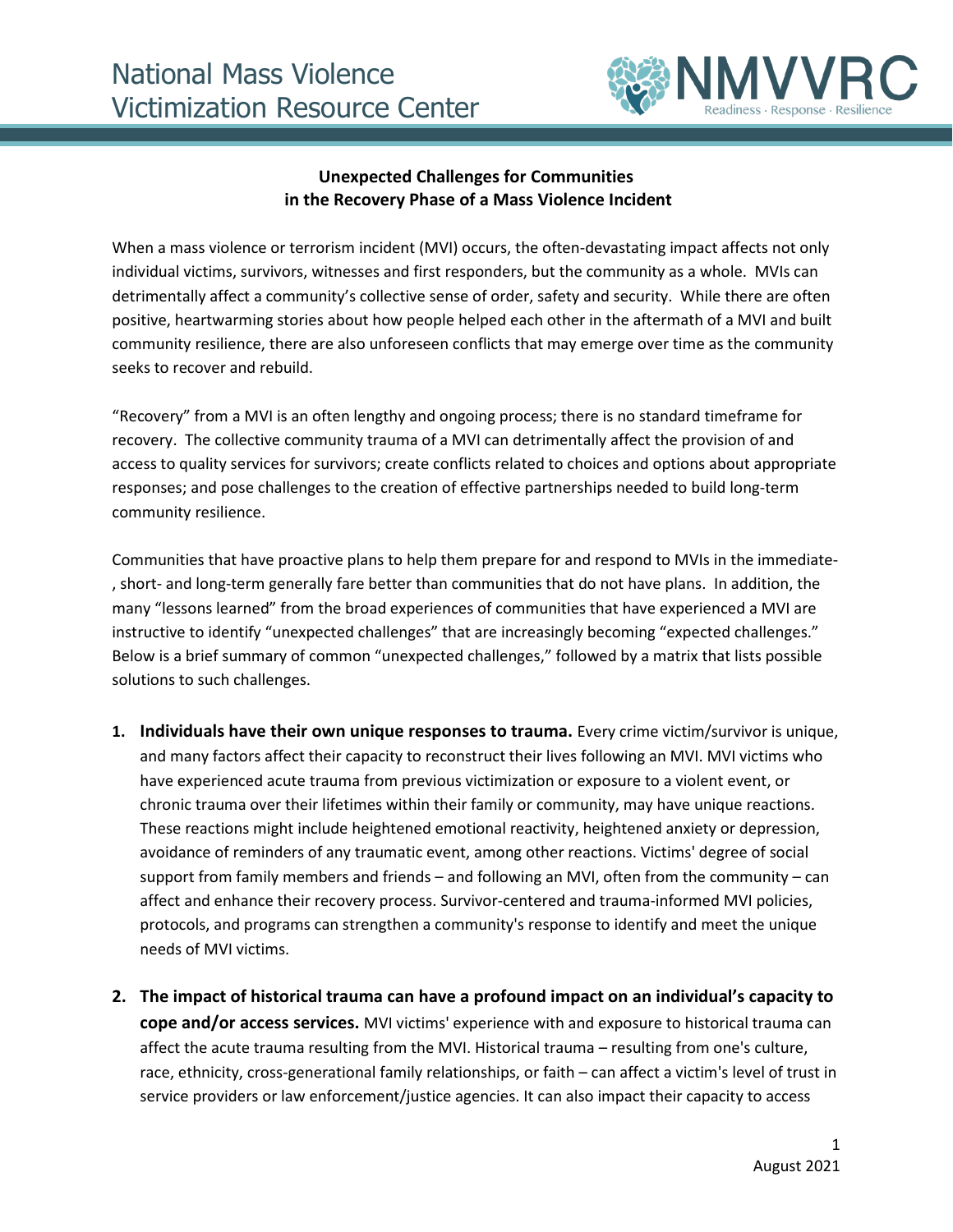services and heighten feelings of being understood and validated by service providers. Historical trauma is *persistent trauma* that often underlies the acute trauma of becoming a victim of an MVI.

- **3. The ability of victims/survivors to access services may vary.** Just because victim services are *available* does not mean they are *easily accessed*. Many educational or therapeutic resources and strategies are embedded with victims' implicit cultural biases about family structure, gender roles, or their capacity to seek help. Victim support and psychoeducational resources – both on paper and online – are not always easy to understand, nor are always available in the primary languages spoken by members of the affected community. Victims who have never utilized social or victim/survivor services may feel uncomfortable seeking help. Victims with physical, intellectual or developmental disabilities may require additional assistance to facilitate their access to services.
- **4. Individual survivors and communities may feel overlooked or ignored.** Barriers that limit access to services (see above) can result in victims and entire communities feeling ignored. An individual MVI victim or community can find themselves inundated with support in the immediate aftermath of an MVI, but less so over time. And when a new MVI occurs, the focus on previous MVIs and victims often decreases. A commitment to strong community support for MVI victims requires planning for the sustainability of services that identifies and meets victims' long-term, ongoing needs.
- **5. There are different Federal definitions of what constitutes "mass violence."** The Federal government has three different definitions of what constitutes "mass violence" (see [https://www.nmvvrc.org/learn/about-mass-violence/\)](https://www.nmvvrc.org/learn/about-mass-violence/). This variance in definitions affects states and local leaders' immediate- and long-term decision-making and planning, and Federal funding of recovery and resilience activities.
- **6. There are different laws and opinions regarding what constitutes a "victim or survivor."** Every state and the Federal government have different statutorily-supported definitions of who is a "crime victim." Such definitions can affect who is eligible for victim services (including crime victim compensation), the implementation of victims' statutory rights under the law, and who can participate in any criminal justice processes related to the MVI. In criminal justice cases involving dual-jurisdictions (i.e., Federal and state; Tribal and state), victims' rights and access to services may differ depending upon if someone is statutorily defined as a "victim." If individual MVI survivors, witnesses, and first responders are not included within the scope of a definition of "victim," they may be denied greatly needed services and support to help them participate in justice processes (when applicable), and to help them recover.
- **7. There are often different perceptions about how "community" is defined.** In the aftermath of an MVI, the "community" is often geographically defined. Yet many communities define themselves through their existing connections, including multi-faith institutions, cultural considerations, school affiliations, military affiliations, and places of employment, among others.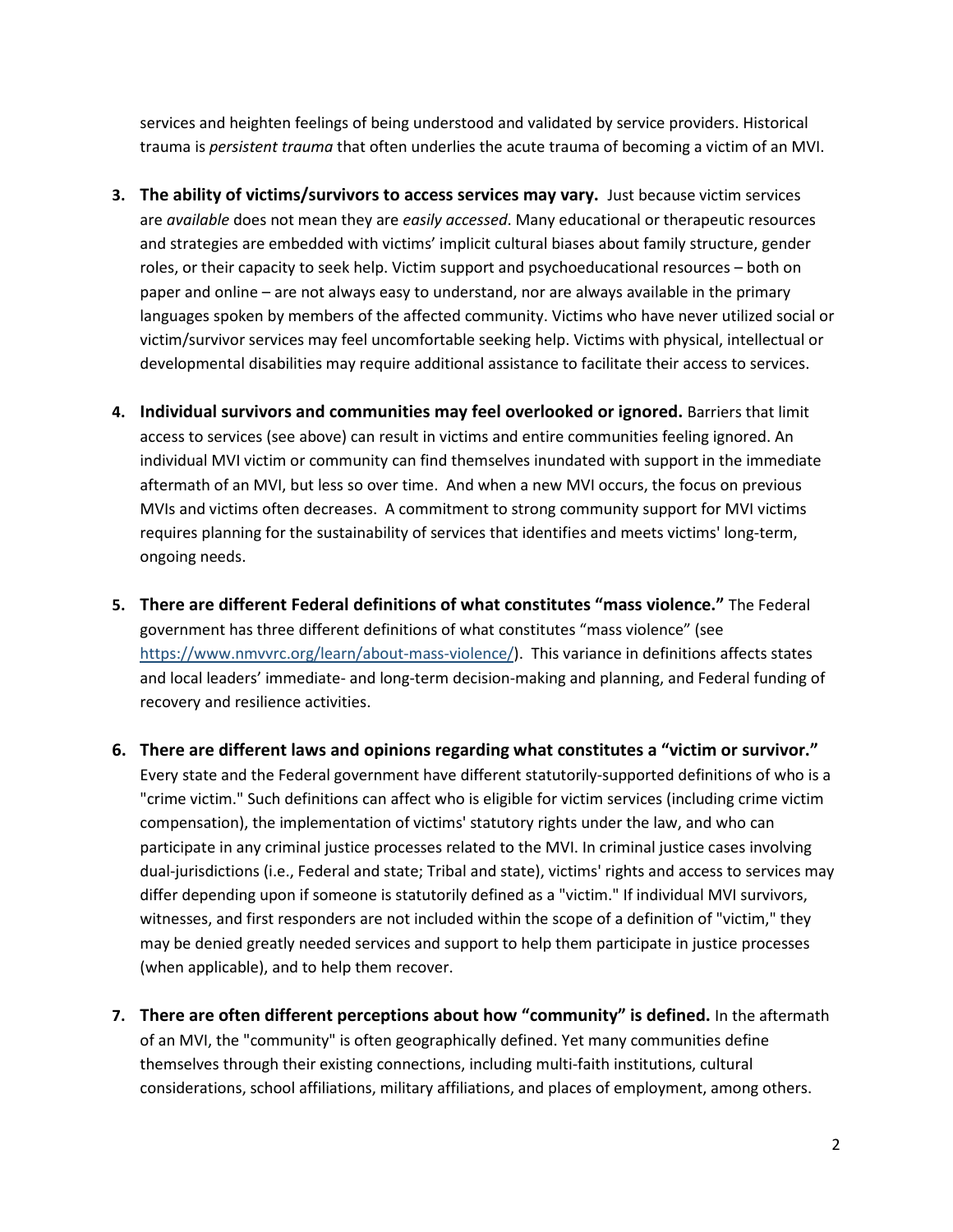- **8. Local leaders may not be trauma-informed and often erroneously assume they know the needs of victims and their communities.** Planning for MVI readiness and response cannot always correctly anticipate the impact on and needs of survivors and communities. Local leaders must not rush to resume "life as usual." They must work hand-in-hand with victim assistance and mental/behavioral health providers and crisis teams and, as appropriate, include communities of faith, educational systems, NGOs in the affected community, etc. These groups will be positioned to help leaders make survivor-centered, evidence-based decisions. Leaders should understand that each MVI is unique based on its location, scope, the number of physically injured and killed, the cultural values and mores of affected populations, and the quality of the initial crisis response. Leaders should not rush to quash services or downplay the impact of the MVI, which could be devastating to victims and survivors. Also, victim impact may relate to whether or not an alleged perpetrator is alive or deceased, and the existing communities most directly affected (see above), among other factors. While many of the "lessons learned" from previous MVIs are helpful in planning, it's essential to recognize the unique aspects of the current MVI, and adapt all responses in a way that avoids making assumptions.
- **9. The process of conflict resolution is often, in and of itself, challenging.** Common reactions of people who experience a violent event such as an MVI are fear, chronic stress, and distrust of others, all of which are barriers to cooperation and often foundations for conflict. When decisions affect MVI victims/survivors without their input or consultation, conflicts will arise. When different victims and their communities have differing opinions about critical issues such as distributing funds, planning MVI anniversary observances and building permanent memorials, conflicts will arise. And too often, issues causing "conflict" are not clearly identified nor defined, creating a lack of clarity that adds to the communal conflict.
- **10. There are different views about what constitutes "recovery" and "resilience."** The devastating impact of an MVI on individual victims and communities varies, with people's lives profoundly changed. Victims may have a changed view of the world as a safe place, and their perceptions of justice may differ based upon their lifetime of lived experiences. For some victims, the term "recovery" connotes an end to their trauma and pain – a goal that may, at times, feel unattainable. The overall capacity of a community must be determined to effectively respond to victims' needs and concerns relative to recovery and resilience, both individually and collectively.
- **11. Mass violence incidents driven by hate create critical, unique challenges to individuals and communities.** The goal and often result of hate-motivated crimes are to inspire persistent fear and terror in *all* members of the targeted group. When even relatively few individuals are targeted in an MVI driven by hate, the fear and distress can radiate through the entire local, national, and global community. Such crimes often cause those among the targeted community to change their lifestyles and behaviors; and can have both acute and long-term chronic, adverse effects. Prior personal or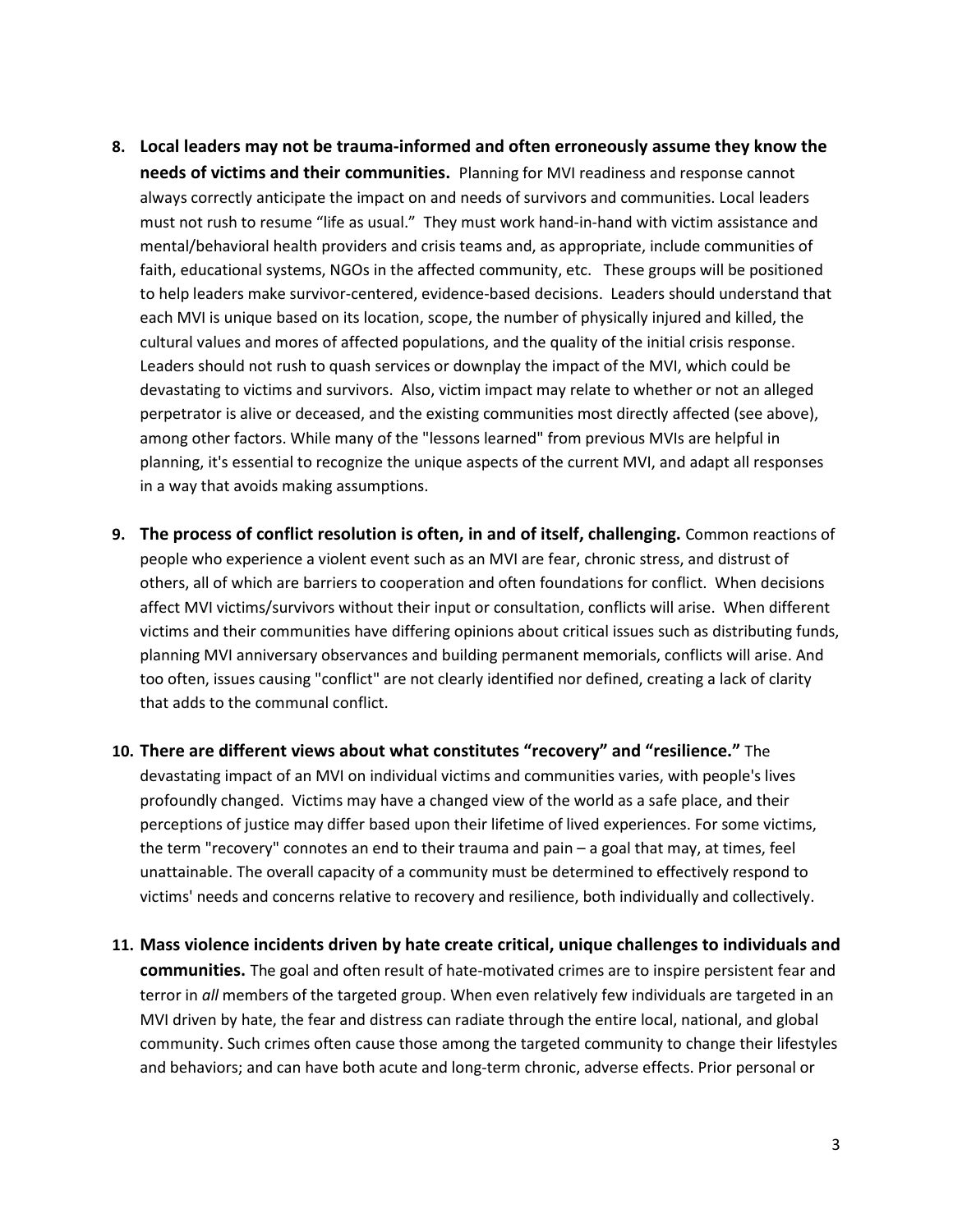vicarious experiences resulting from discrimination and hate can heighten victims' trauma responses and capacity for recovery.

- **12. Traditional and social media coverage of mass violence incidents may re-traumatize victims, survivors, and communities.** MVIs are almost always crimes of local, state, national, and international interest, resulting in heightened news media interest and coverage. Journalists' interest in interviewing MVI victims and survivors – when the MVI occurs, around criminal justice proceedings, and during anniversary observances – sometimes compounds victim trauma and serves as a negative "cue" or reminder of the initial trauma. The initial and ongoing social media interest in the MVI and its impact is a "double-edged" sword that can offer positive support for affected survivors and communities; or negative connotations that promote victim-blaming, unfounded conspiracy theories, and racial and cultural insensitivity.
- **13. Efforts to build sustaining community partnerships can be difficult.** Without planning and preparation, communities that experience an MVI often lack the crucial relationships among agencies and professionals involved in the immediate-, short- and long-term responses. Any conflicts that existed before the MVI might be exacerbated in its wake. Actual and perceived "turf" and "power" issues result in barriers to collaboration for response programs, policies, and protocols; and the prevention of the creation of permanent partnerships needed to sustain victim and community support over the long term.
- **14. Efforts to sustain services over time can be difficult.** While the initial impact of MVIs on victims and communities is evident and clear-cut, the longer-term impact is often less clearly defined. Awareness of the longer-term impact of MVIs is more limited. The outpouring of community support for victims usually subsides over time, while victims' needs for long-term services and support do not. Concurrently, governmental and private funding of services and support after an MVI tends to be time-limited, and fails to recognize the lingering effects of trauma that MVIs have on victims and their loved ones, first responders, and communities as a whole. Additionally, providing such services can be costly and might be best understood as a community investment.
- **15. Justice and other criminal justice outcomes might not be what victims expect or envision.** Considering what they experienced, victims and families are eager to see justice. However, justice is subjective and can create varying degrees of satisfaction or disappointment; and victims' unique perspectives of what personally constitutes "justice" for them vary considerably. Many victims or survivors want "their day in court," but that might not always be possible. For instance, if the perpetrator is killed, whether self-inflicted or by law enforcement, this might leave some victims feeling as though they missed their opportunity for justice. Some might be angry and upset, while others are relieved. When there is a plea agreement, a victim might feel it is less than acceptable. Forewarning them about the range of potential criminal justice outcomes can help ease their discomfort with related decisions.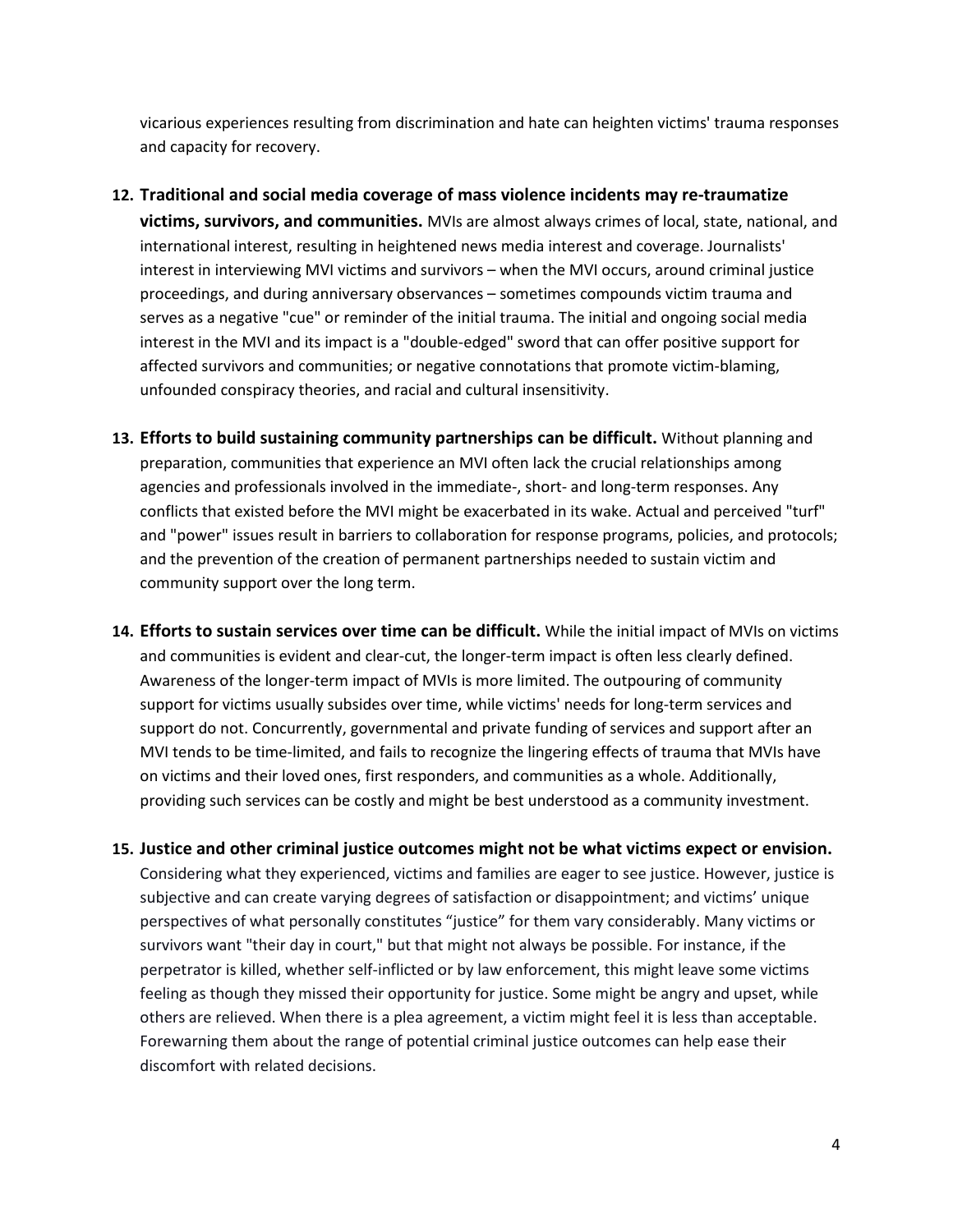#### **16. Communities are eager to get back to normal without due consideration of the long-term**

**needs of victims.** Some community members and leaders can be eager for life to get back to normal. They may be concerned about the community's image of being labeled negatively as a "victim" and how it might impact their social and financial recovery. To them, resuming "business as usual" is how to "get over it" and put the MVI behind them. At whatever point they determine is reasonable, they believe that victims should move forward with their lives – a belief that is difficult or impossible for many victims to achieve.

# **17. Some MVIs have met with cruel disbelief and taunting by hoaxers, deniers, and conspiracy theorists.** Some families have met with outrageous claims from people who refute the mass violence incident and the subsequent deaths and injuries. The behavior of these hecklers and hoaxers is hurtful and adds inexplicable insult to injury. This can attract attention throughout the recovery time period, especially at times of the court proceedings, anniversary events, and memorials.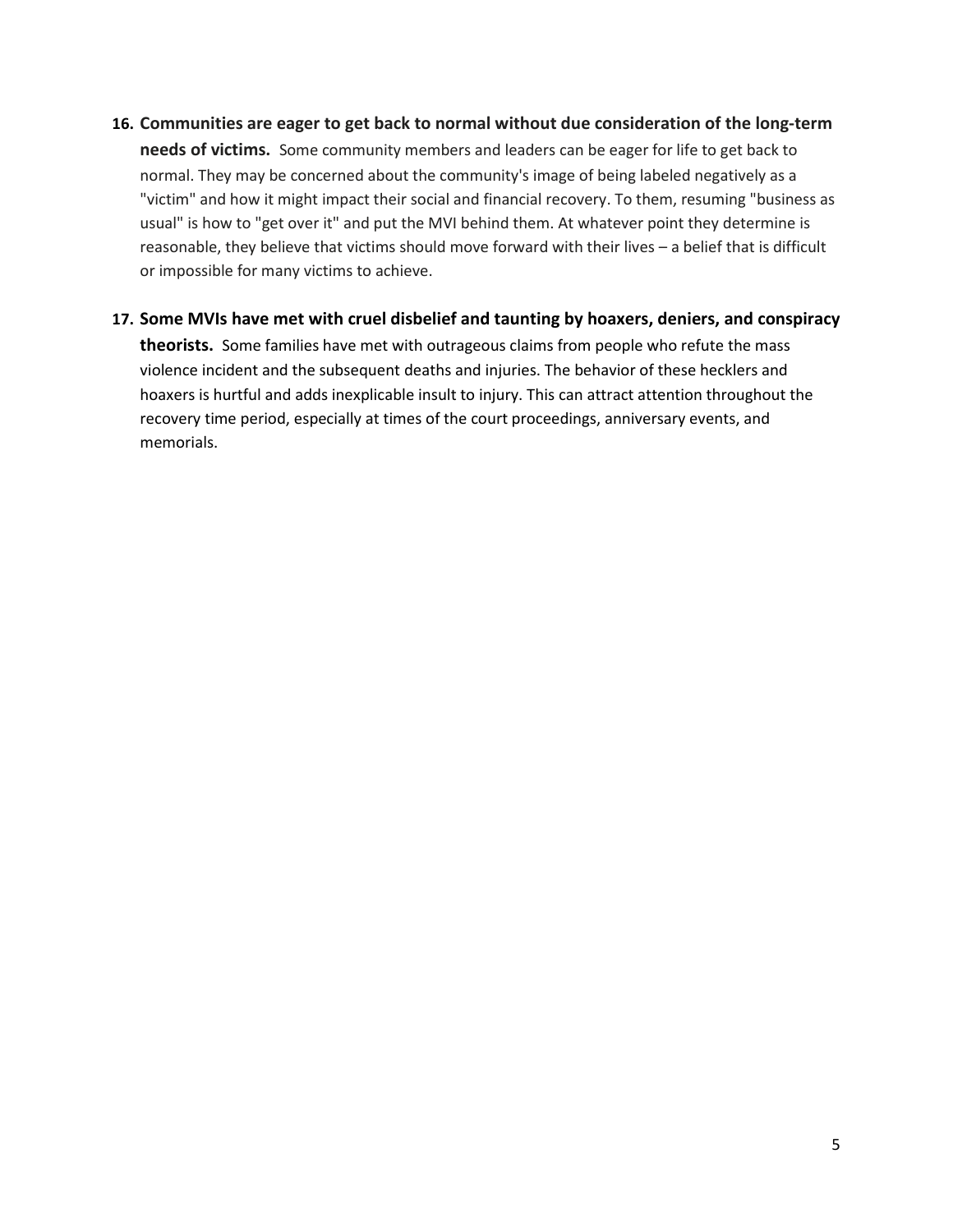# **Challenges and Possible Solutions to**

### **Unexpected Challenges for Communities in the Recovery Phase of a Mass Violence Incident**

| <b>Challenges</b>                                                                                                                                       |                                     | <b>Possible Solutions</b>                                                                                                                                                                                                                                                                                                                                                                                                                                                                                                                                                                                                                                                                                                                                                              |
|---------------------------------------------------------------------------------------------------------------------------------------------------------|-------------------------------------|----------------------------------------------------------------------------------------------------------------------------------------------------------------------------------------------------------------------------------------------------------------------------------------------------------------------------------------------------------------------------------------------------------------------------------------------------------------------------------------------------------------------------------------------------------------------------------------------------------------------------------------------------------------------------------------------------------------------------------------------------------------------------------------|
| 1. Individuals have<br>their own unique<br>responses to<br>trauma.                                                                                      | $\bullet$<br>$\bullet$              | Provide training about the impact of crime and MVIs on victims, and<br>$\bullet$<br>evidence-based, trauma-informed responses to personnel and programs<br>involved in MVI responses.<br>Conduct assessments of victims that identify their needs and level of social<br>support, and develop case planning to meet their needs and strengthen<br>their social support systems.<br>Help every victim complete an application for crime victim compensation<br>that can provide long-term mental and behavioral health support and<br>assistance, as needed.                                                                                                                                                                                                                            |
| The impact of<br>2.<br>historical<br>trauma can<br>have a<br>profound<br>impact on an<br>individual's<br>capacity to<br>cope and/or<br>access services. | $\bullet$                           | Provide education and training about what historical trauma is and how it<br>$\bullet$<br>may affect some MVI victims. This can improve and appropriately diversify<br>individual and community responses.<br>Diversity in responders and service providers that aligns directly with MVI<br>victims can help build trust and validate the different levels of trauma they<br>may experience.<br>Include, when possible, trusted persons from the impacted cultural<br>community, such as civic and faith leaders.                                                                                                                                                                                                                                                                     |
| The ability of<br>3.<br>victims/<br>survivors to<br>access services<br>may vary.                                                                        | $\bullet$<br>$\bullet$<br>$\bullet$ | Concerted outreach to leaders of traditionally marginalized communities<br>who can become liaisons to victim services is helpful to improve survivors'<br>access to and comfort with receiving the services.<br>Establish contact early on with community agencies that know and work<br>with marginalized, underserved populations. Offer to work with them to<br>provide services within the community to ensure a broad outreach.<br>Working with respected local agencies helps to establish trust and makes<br>contacting victims easier.<br>Resources for victims – on paper and online – should respect and reflect the<br>diversity of populations served by language, age, culture, language,<br>disability, educational levels, developmental status, or sexual orientation. |
| Individual<br>4.<br>survivors and<br>communities<br>may feel<br>overlooked or<br>ignored.                                                               |                                     | Develop MVI response plans that take into consideration the long-term<br>needs of affected survivors and communities; and regularly update such<br>plans.<br>Offer in-person and online support groups to victims as long as they are<br>needed.                                                                                                                                                                                                                                                                                                                                                                                                                                                                                                                                       |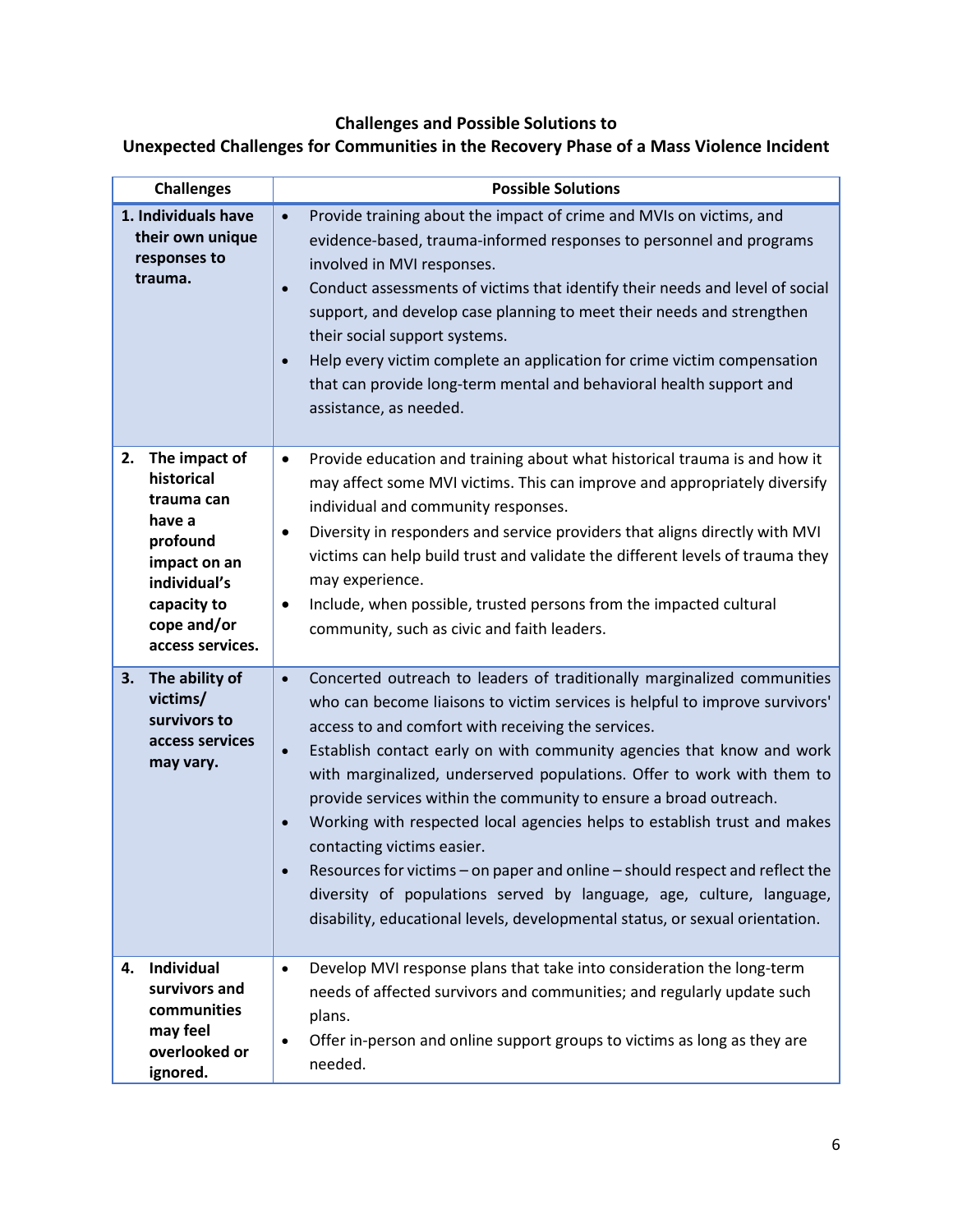|    | <b>Challenges</b>                                                                                                                                                 | <b>Possible Solutions</b>                                                                                                                                                                                                                                                                                                                                                                                                                                                       |
|----|-------------------------------------------------------------------------------------------------------------------------------------------------------------------|---------------------------------------------------------------------------------------------------------------------------------------------------------------------------------------------------------------------------------------------------------------------------------------------------------------------------------------------------------------------------------------------------------------------------------------------------------------------------------|
|    |                                                                                                                                                                   | Provide training to traditional (non-MVI-specific) victim service programs<br>$\bullet$<br>and professionals who can offer ongoing support to MVI survivors.<br>Maintain a consistent presence through local and social media for how to<br>$\bullet$<br>reach victims and survivors. There is no wrong door!                                                                                                                                                                   |
| 5. | There are<br>different<br><b>Federal</b><br>definitions of<br>what<br>constitutes<br>"mass<br>violence."                                                          | State and community leaders should become educated about the different<br>$\bullet$<br>definitions of "mass violence," and how each definition can affect funding<br>and service planning and provision.<br>Having a single, consistent Federal definition of a "mass violence incident"<br>$\bullet$<br>would be beneficial for all.                                                                                                                                           |
| 6. | There are<br>different laws<br>and opinions<br>regarding what<br>constitutes a<br>"victim or<br>survivor."                                                        | All MVI readiness and response efforts should include education about the<br>$\bullet$<br>relevant Federal, Tribal, state, and sometimes local definitions of "victim"<br>within statutes, state constitutional amendments, and agency policies.<br>Consideration can be given to expanding the definition of "victim" for the<br>$\bullet$<br>purpose of providing services based upon and validating the specific needs<br>of MVI survivors, witnesses, and first responders. |
| 7. | There are often<br>different<br>perceptions<br>about how<br>"community" is<br>defined.                                                                            | By recognizing existing connections and communities, leaders of MVI<br>$\bullet$<br>responses can build upon enduring community bonds and strengths that<br>offer a strong foundation for resilience.<br>Responders can provide options and opportunities for affected<br>$\bullet$<br>communities to define themselves within a more personalized, extensive<br>definition of "community."                                                                                     |
| 8. | <b>Local leaders</b><br>may not be<br>trauma-<br>informed and<br>often<br>erroneously<br>assume they<br>know the needs<br>of victims and<br>their<br>communities. | Plans must be fluid and flexible, based upon the scope and impact of the<br>$\bullet$<br>MVI.<br>Individual victim/survivor needs assessments, and broader community<br>$\bullet$<br>needs assessments can help clarify individual and collective needs to meet<br>them.                                                                                                                                                                                                        |
| 9. | The process of<br>conflict<br>resolution is<br>often, in and of<br>itself,<br>challenging.                                                                        | Having an openness and willingness to listen and learn<br>$\bullet$<br>from all stakeholders in MVI responses can provide a solid foundation to<br>identify and address any conflicts.<br>The actual sources of conflict must be clearly defined before they can be<br>$\bullet$<br>addressed and resolved.                                                                                                                                                                     |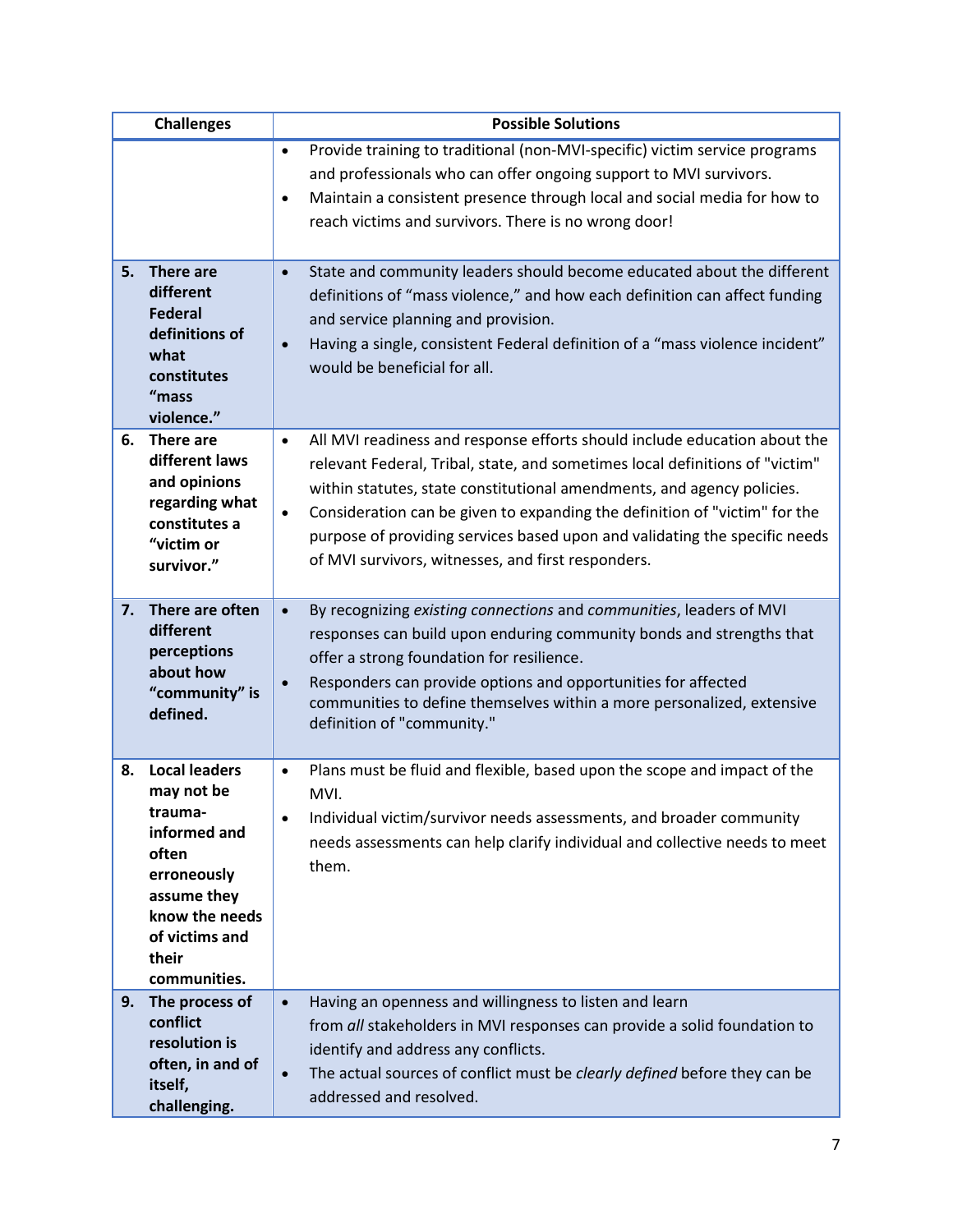|     | <b>Challenges</b>                                                                                                                                      | <b>Possible Solutions</b>                                                                                                                                                                                                                                                                                                                                                                                                                                                                                                                                                                                                                                                                                                                                      |
|-----|--------------------------------------------------------------------------------------------------------------------------------------------------------|----------------------------------------------------------------------------------------------------------------------------------------------------------------------------------------------------------------------------------------------------------------------------------------------------------------------------------------------------------------------------------------------------------------------------------------------------------------------------------------------------------------------------------------------------------------------------------------------------------------------------------------------------------------------------------------------------------------------------------------------------------------|
|     |                                                                                                                                                        | Trained and skilled mediators are available in most communities to<br>$\bullet$<br>facilitate conflict resolution and problem-solving.                                                                                                                                                                                                                                                                                                                                                                                                                                                                                                                                                                                                                         |
|     |                                                                                                                                                        |                                                                                                                                                                                                                                                                                                                                                                                                                                                                                                                                                                                                                                                                                                                                                                |
| 10. | There are<br>different views<br>about what<br>constitutes<br>"recovery" and<br>"resilience."                                                           | Ultimately, resilience and recovery are not something that can be<br>$\bullet$<br>"achieved."<br>Rather, agreed upon benchmarks that depict the progress of community<br>$\bullet$<br>recovery can be collectively established and periodically assessed and<br>measured.<br>The process of one's individual recovery should be assessed by working<br>$\bullet$<br>with a mental or behavioral health specialist.<br>Community partners and providers should be trained in trauma-informed<br>$\bullet$<br>practices and recognize that mass violence has changed community and<br>individuals, therefore its impact should be incorporated within a recovery<br>journey of helping people learn how to live with the event and manage<br>future adversities. |
| 11. | <b>Mass violence</b><br>incidents<br>driven by hate<br>create critical,<br>unique<br>challenges to<br>individuals and<br>communities.                  | Community responders and providers need to be well-informed of the<br>$\bullet$<br>cultural and historical context of the targeted population of victims of<br>hate-motivated MVIs.<br>Consultation with and input from individuals within the targeted<br>$\bullet$<br>community are essential.                                                                                                                                                                                                                                                                                                                                                                                                                                                               |
| 12. | <b>Traditional and</b><br>social media<br>coverage of<br>mass violence<br>incidents may<br>re-traumatize<br>victims,<br>survivors, and<br>communities. | The designation of one trusted source of initial and ongoing information<br>$\bullet$<br>about the MVI can ensure the timeliness and accuracy of public<br>information.<br>Media education about sensitive coverage of MVIs and victimization can<br>$\bullet$<br>help improve traditional news media coverage of MVIs (see NMVVRC,<br>"Resources for Journalists," at https://www.nmvvrc.org/media/resources-<br>for-journalists/<br>Victim/survivor awareness about media interactions can help improve<br>$\bullet$<br>their media relations and reduce potential trauma (reference tip sheets).<br>The creation of a singular #hashtag for social media helps unify messaging<br>$\bullet$<br>and public outreach                                          |
| 13. | <b>Efforts to build</b><br>sustaining<br>community<br>partnerships<br>can be<br>difficult.                                                             | Identify shared values, and issues of common ground and concern, before<br>$\bullet$<br>tackling conflict.<br>Recognize the long-term benefits of collaboration required for a sustained<br>$\bullet$<br>and effective response to victims and communities.<br>All organizations involved in the response to the MVI should validate and<br>$\bullet$<br>play to their strengths.<br>Everyone should play well in the sandbox!<br>$\bullet$                                                                                                                                                                                                                                                                                                                    |